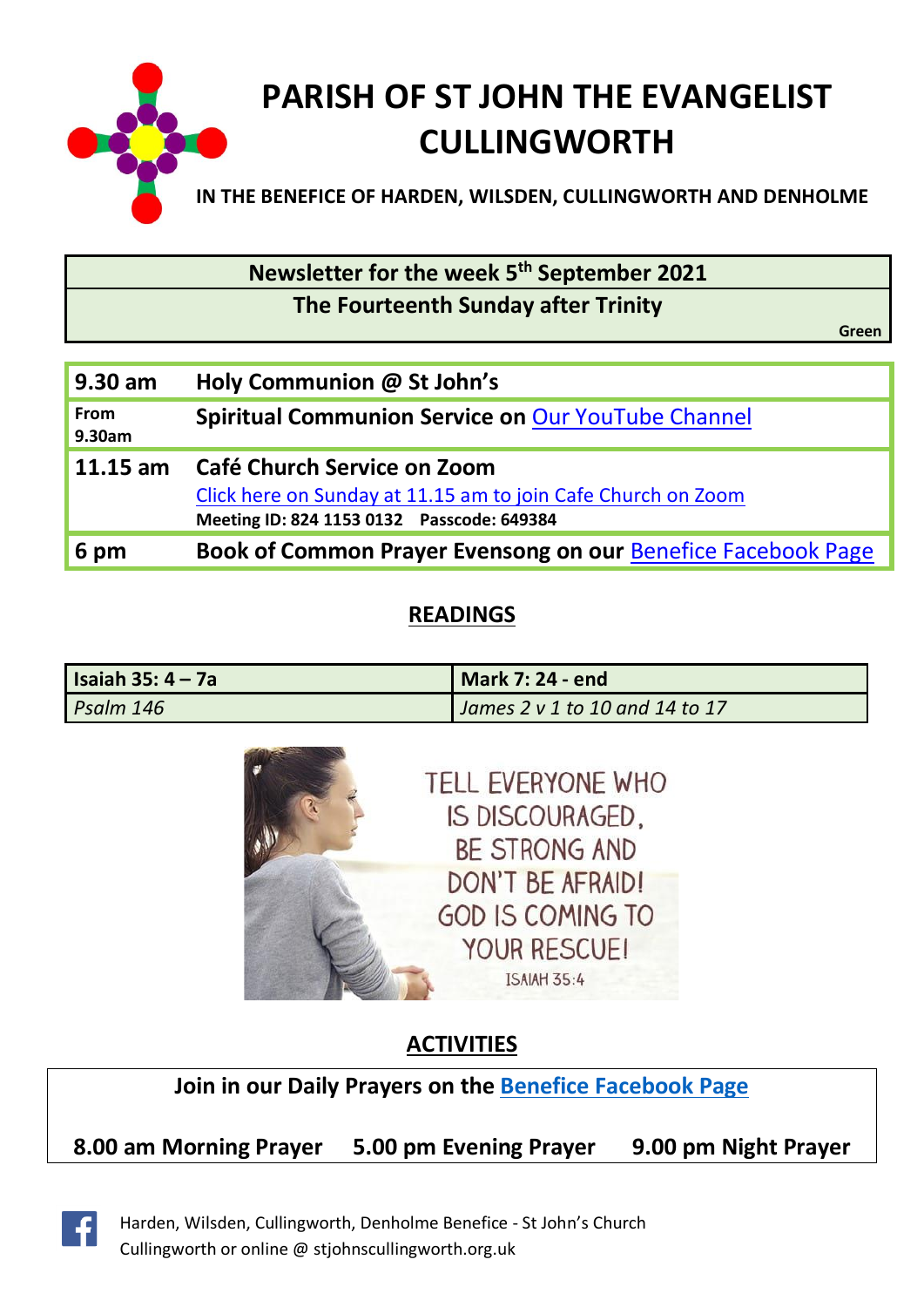

The Craft & Chat group at St John's, meet on Tuesdays from 1.30 pm to 3.30 pm in the St John's Room. Refreshments available.

# **MIDWEEK EUCHARIST**



 10:00 am Book of Common Prayer Eucharist at St John's (Every Wednesday)

11:00 am Common Worship Eucharist at St Matthew's, Wilsden (First and Third Wednesdays)

> "I Know that my Redeemer Liveth" Debating and Discussion Group

## **Exploring the themes of Belief, Faith, Doubt and Certainty**

A series of six meetings between 20 September and 25 October We are very grateful to John Chuter, who has put together this opportunity for us to meet together to strengthen our faith through exploring these four themes.

Each session will be structured around a biblical text and a piece of writing, music or art which will be sent out in advance of the gathering to get people thinking. The group meeting will begin with prayer and an introduction. There will be plenty of opportunity for debate, discussion, and challenge. These are not intended as "starter" courses, but rather an opportunity to delve deeper into issues of our faith. The debate and discussion are very much aimed at deepening and strengthening our faith; however, it may also challenge our views and opinions whilst recognising and celebrating the fact that we are all members of one body in Christ. If you would be interested in being part of the group, please contact Richard: Tel: (01535) 273758, email: [richard.burge@leeds.anglican.org](file:///C:/Users/John%20Chuter/AppData/Local/Microsoft/Windows/INetCache/Content.Outlook/O777GM6B/richard.burge@leeds.anglican.org)

# **FUNDRAISING**

## **CHARITY OF THE MONTH – ACTION AID**

Money donated during September will support the work of **Action Aid.** As the humanitarian crisis in Afghanistan deepens, ActionAid's work to protect the most vulnerable is more urgent than ever. Most people left their homes with just the clothes on their back and very few essential items. and are in dire need of emergency humanitarian assistance including food, water, and essential items such as hygiene kits, cash, tarpaulins, tents, cooking utensils, clothing, and bedding. If you wish to donate, please make this to St Johns PCC (details below) add your surname and **Action Aid** as the reference. Please support this fantastic charity.



Harden, Wilsden, Cullingworth, Denholme Benefice - St John's Church Cullingworth or online @ stjohnscullingworth.org.uk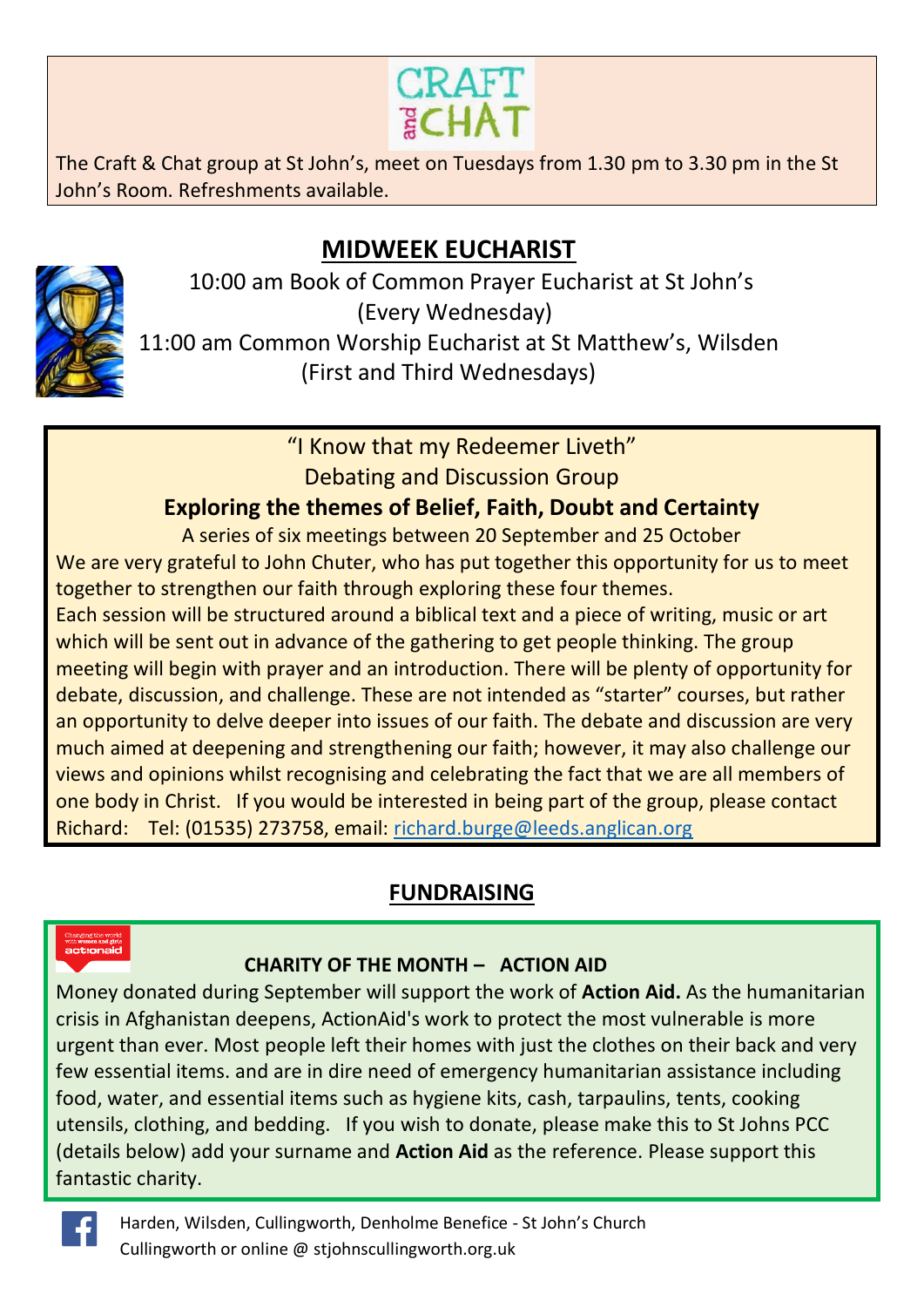## **THANK YOU!**

We are grateful to all those who continue to support the church financially. **If you find that you have a little extra income and would be able to increase your giving at this time it would help our financial situation enormously.**

# **Donations or Regular Giving may be done by sending your gift to**

**PCC of Cullingworth Parish Sort Code 20-45-14 account number 60703532.** Please include your name as a reference, so we can thank you.



**You can scan this code to give a donation through "Give a Little"**

easyfundraising feel good shopping

### **EASY FUNDRAISING FOR YOUR ON-LINE PURCHASES**

We have just received £32.76! Thanks to everyone who's helped make a BIG difference during this difficult time by raising donations for us. If you're not supporting us yet, please sign up now. easyfundraising.org.uk/causes/cullingworthstjohntheevangelist we receive a % of what you spend.

## **Neighbourhood Support Services**

For Cullingworth the Village Hall is the contact point and to access the service phone the Bradford Met Centre 20 01274 431000.

If you know of people who need food, we are an issuing agency for the Bingley Food Bank. If you need a food voucher, please contact: Richard (01535 273758) or Helen (07788 848830) If you are struggling with payment for utilities such as gas, electricity, and water, please contact your supplier in the first instance. Many have schemes in place for assistance. Yorkshire Water for instance has more than six different support pathways which provide both short- and long-term financial help to those struggling to keep up with payments.

## **Home Groups**

We have not been able to run any home groups during these last months. Now seems a good time to begin thinking of starting them once again. It is a great opportunity for us to start new groups and for anyone who has not been part of one before to join a group. The groups will decide how frequently they wish to meet and will meet for fellowship, encouragement, discussion and prayer.

If you would like to be a member of a Home Group, please contact Helen: 07788 848830 or [beneficehwcd@gmail.com](file:///C:/Users/richard%20burge/AppData/Local/Microsoft/Windows/INetCache/Content.Outlook/PTJPOGMM/beneficehwcd@gmail.com)

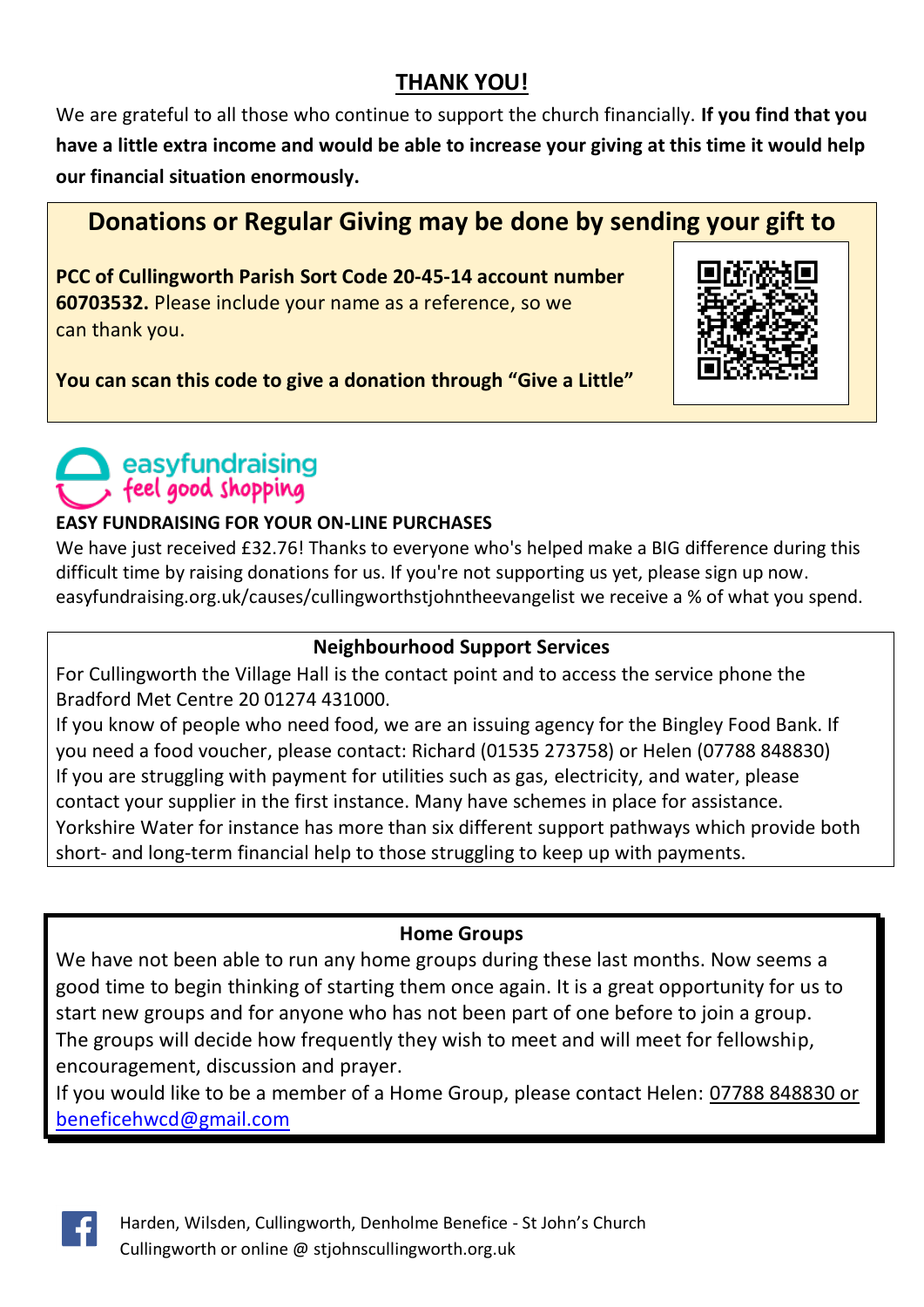#### **New from September!**

**Singing in Church:** We are going to begin singing again in our church services. At this stage we ask that people please wear masks if they are going to sing. We have enjoyed singing outside too so may still have a final hymn outside the church if the weather allows! **Refreshments:** We are going to begin serving refreshments again after our Sunday services. We ask that people take great care in this time to keep themselves and others safe by socialising responsibly.

**Communion Distribution:** We will start to distribute the bread from the front of the church and people can come forwards to receive it rather than it being brought into the congregation. If you prefer, for whatever reason, to receive in your seat, then we will be happy to bring communion to you in your seat.

## **CHORAL EVENSONG**

Sunday 26 September 3.30pm in St Saviour's, Harden With The Concordiamici Choir

## **FOR YOUR PRAYERS THIS WEEK**

- For Richard, Alison, Liz and Anna and our ministry team.
- For the team and our Bishops in the Leeds Diocese.
- For our Churchwardens, PCC officers and members.
- Healing to those who are sick, Jill's mother, Joanna Rushton, Marjorie Davies, Sarah, James, Ellie and Jacob and Ben Cooper and all those known to us.
- For those parts of the world, particularly Afghanistan, still suffering from war and terrorism. For those who have left their home in hope of finding a better and safer life.
- For our communities and families. Lonely and housebound people and for the volunteers who support them.
- For families preparing for Baptism
- For all those providing medical services in our villages.
- For our political leaders
- For those in the hospitality businesses in our Village.
- For Food Banks and for those who need their help.
- For the charities our parish supports.
- Newcomers to Cullingworth, that we may make our presence and message known.
- Pray for peace on Earth. Give thanks for all who work for peace and reconciliation.